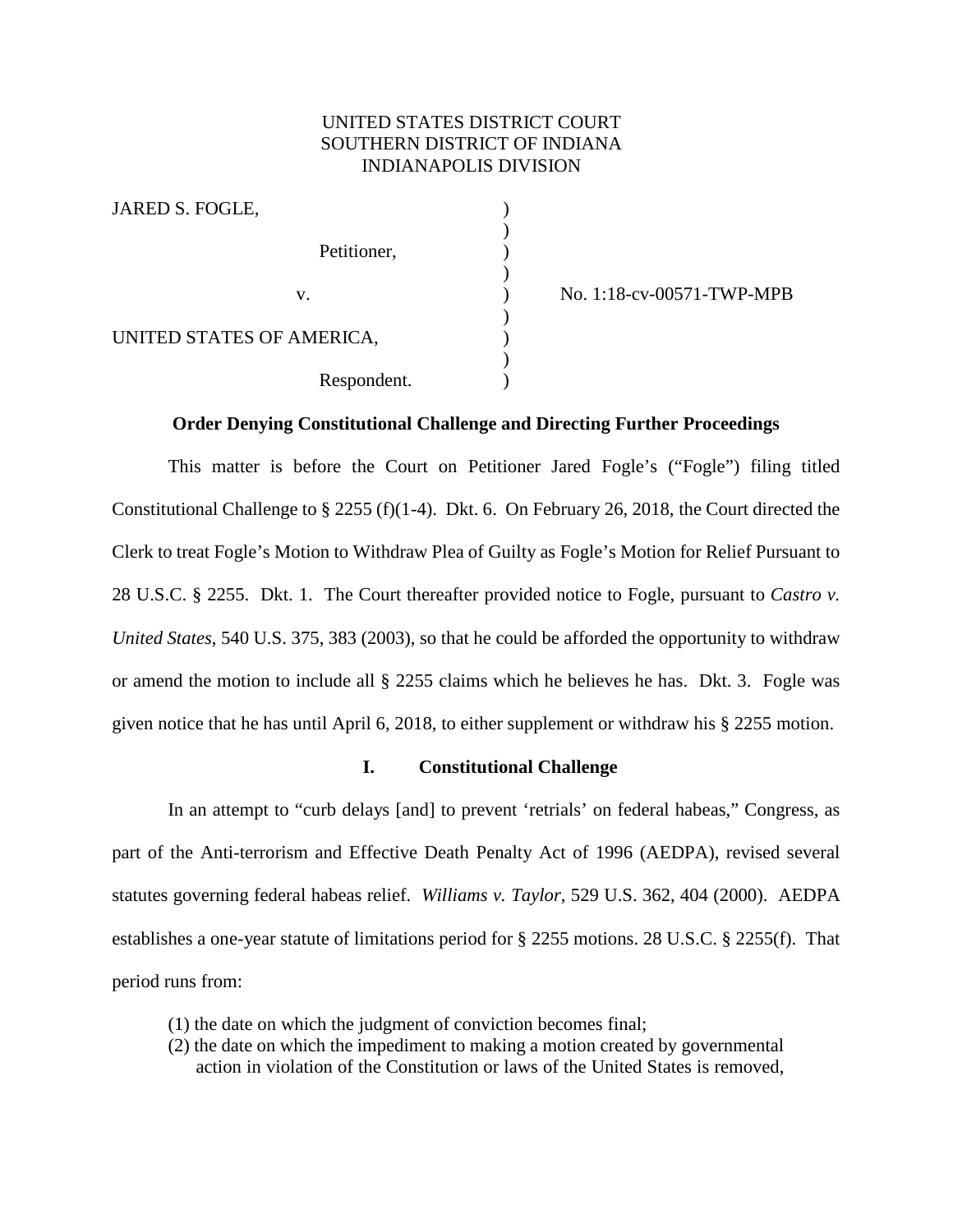if the movant was prevented from making a motion by such governmental action;

- (3) the date on which the right asserted was initially recognized by the Supreme Court, if that right has been newly recognized by the Supreme Court and made retroactively applicable to cases on collateral review; or
- (4) the date on which the facts supporting the claim or claims presented could have been discovered through the exercise of due diligence.

28 U.S.C. § 2255(f).

On March 19, 2018, Fogle filed a "Constitutional Challenge to § 2255(f)(1-4)." He asserts that § 2255(f) is unconstitutional because it denies a party habeas corpus relief by setting time limitations. He asserts the Court was without authority in converting his motion to withdraw plea to a motion for relief under § 2255 because it has been over a year since his case was deemed "final." As argued, Fogle only implicates  $\S 2255(1)$ . He could have argued that a  $\S 2255$  motion was timely under  $\S 2255(f)(2)-(4)$ , but does not attempt to argue his motion is otherwise timely under § 2255(f) or under a theory of equitable tolling.

The Court rejects Fogle's attempt to characterize the AEDPA one-year filing limitation as unconstitutional. *See Felker v. Turpin*, 518 U.S. 651, 664 (1996) (finding that limitations imposed by AEDPA were an illustration of the principle that "the power to award the writ by any of the courts of the United States, must be given by written law"). The AEDPA one-year filing limitation does not, as Fogle argues, act to suspend a petitioner's right to file a writ of habeas corpus. Rather it imposes a congressionally-intended limitation in order to further the well-established goal of finality in criminal convictions. *See United States v. Timmreck*, 441 U.S. 780, 784 (1979) (noting that concern with finality of conviction for purposes of limiting collateral attack has special force with respect to convictions based on guilty pleas); *Mackey v. United States*, 401 U.S. 667, 690 (1971) ("Finality in the criminal law is an end which must always be kept in plain view."). Moreover, Fogle has had ample time to file a motion under § 2255 and does not argue that there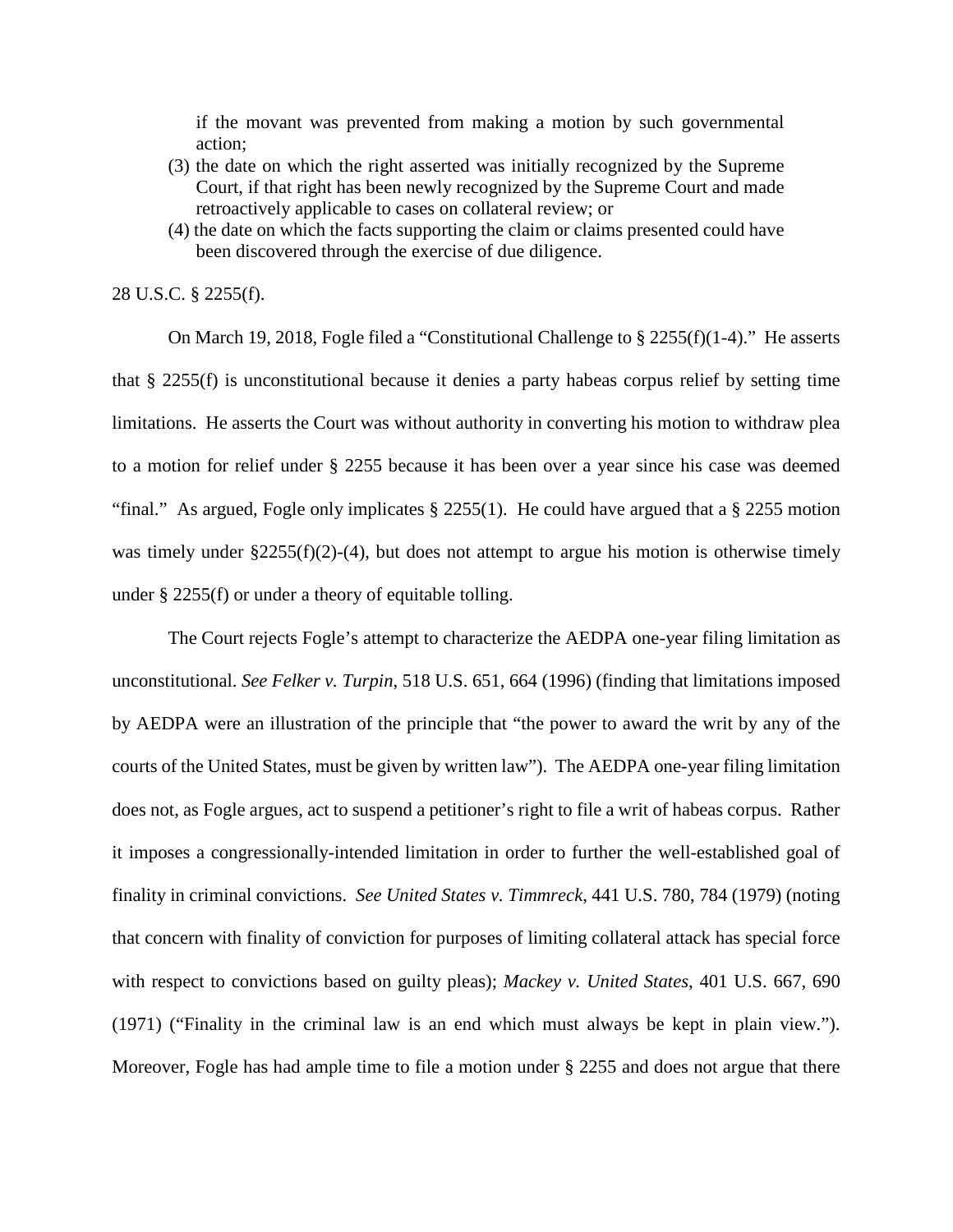were any impediments to doing so. *See David v. Hall*, 318 F.3d 343, 347 (1st Cir. 2003) (explaining that AEDPA's one-year statute of limitations "is not even arguably unconstitutional" as applied to petitioner who "had ample time … in which to bring his claim within the statutory deadline"). Finally, where a motion pursuant to 28 U.S.C. § 2255 is "inadequate or ineffective to test the legality of his detention," 28 U.S.C. § 2255(e), a petitioner may bring a petition for a writ of habeas corpus pursuant to 28 U.S.C. § 2241. Section 2255 is inadequate or ineffective if the following three requirements are met: "(1) the petitioner must rely on a case of statutory interpretation (because invoking such a case cannot secure authorization for a second § 2255 motion); (2) the new rule must be previously unavailable and apply retroactively; and (3) the error asserted must be grave enough to be deemed a miscarriage of justice, such as the conviction of an innocent defendant." *Davis v. Cross*, 863 F.3d 962, 964 (7th Cir. 2017).

Because the Court does not determine that any portion of § 2255 is unconstitutional, the Court will not certify the question as otherwise required by Rule 5.1(b) and 28 U.S.C. § 2403. The U.S. Attorney General can suffer no prejudice by the Court's determination that § 2255(f) is constitutional. *See Dynamics Corp. of Am. v. CTS Corp.*, 794 F.2d 250, 260 (7th Cir. 1986), *rev'd on other grounds*, 481 U.S. 69 (1987) (applying a prejudice analysis to a district court's failure to certify a constitutional challenge to state statute and determining that where the state statute was not found by appellate courts to be unconstitutional, the failure to certify was "not momentous").

#### **II. Further Proceedings**

The Court further construes the "constitutional challenge" filing to be a motion to withdraw his § 2255 motion. **The Clerk is directed to modify** dkt. 6 on the docket to be a "motion to withdraw § 2255 motion." Because Fogle was given until April 6, 2018 to, either supplement or withdraw his § 2255 motion, the Court will not issue an order on the motion to withdraw § 2255